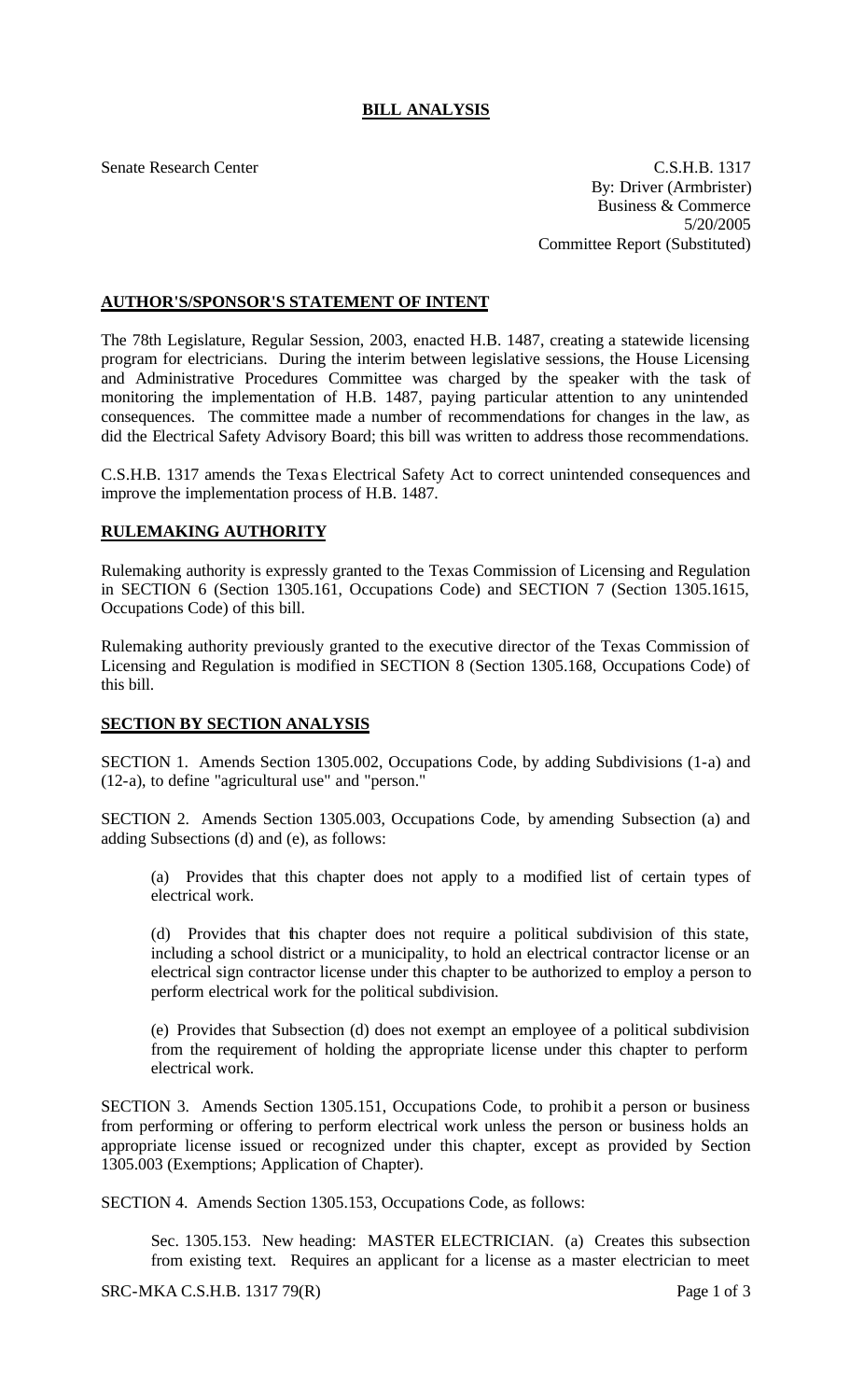certain requirements, including to have held a journeyman electrician license for at least two years. Makes nonsubstantive changes.

(b) Sets forth duties a master electrician is allowed to perform.

SECTION 5. Amends Section 1305.106(b), Occupations Code, to make a nonsubstantive change.

SECTION 6. Amends Section 1305.161, Occupations Code, as follows:

Sec. 1305.161. New heading: APPRENTICE; TEMPORARY APPRENTICE. (a) Creates subsection from existing text. Makes a conforming change.

(b) Requires an applicant for a license as an electrical sign apprentice to be at least 18 years of age and be engaged in the process of learning and assisting in the performance of electrical sign work under the supervision of a licensed master sign electrician.

(c) Requires the executive director of the Texas Department of Licensing and Regulation (executive director), on the request of an applicant for an apprentice license, to issue a temporary apprentice license that expires on the 21st day after the date of issuance to an applicant who meets the qualifications established by the executive director.

(d) Requires the Texas Commission of Licensing and Regulation (commission), by rule, to set the fee, establish the qualifications, and to provide for the issuance of a temporary apprentice license under this section.

SECTION 7. Amends Subchapter D, Chapter 1305, Occupations Code, by adding Sections 1305.1615 and 1305.1616, as follows:

Sec. 1305.1615. EMERGENCY ELECTRICIAN LICENSE. (a) Requires the commission, by rule, to establish criteria and procedures for the issuance of an emergency electrician license following a disaster, as that term is defined by Section 418.004 (Definitions), Government Code, to a person licensed as an electrician in another state of the United States.

(b) Provides that an emergency license issued under this section expires on the 90th day after the date of issuance.

(c) Authorizes the commission, with the advice of the Electrical Safety and Licensing Advisory Board, to adopt rules that provide for the extension of an emergency license issued under this section.

Sec. 1305.1616. CERTAIN APPLICANTS WHO ARE VETERANS. (a) Requires the Texas Department of Licensing and Regulation (TDLR) to issue a license without examination to an individual who meets certain requirements.

(b) Provides that this section expires January 1, 2007.

SECTION 8. Amends Section 1305.168(c), Occupations Code, to require the executive director, by rule, to approve online continuing education courses.

SECTION 9. Amends Section 1305.202, Occupations Code, as follows:

Sec. 1305.202. SCOPE OF MUNICIPAL OR REGIONAL LICENSE. (a) Creates this subsection from existing text.

(b) Authorizes a person who holds a license to perform electrical work or electrical sign work issued by a municipality or region that elects to discontinue issuing or renewing licenses to apply for an equivalent license under this chapter

SRC-MKA C.S.H.B. 1317 79(R) Page 2 of 3